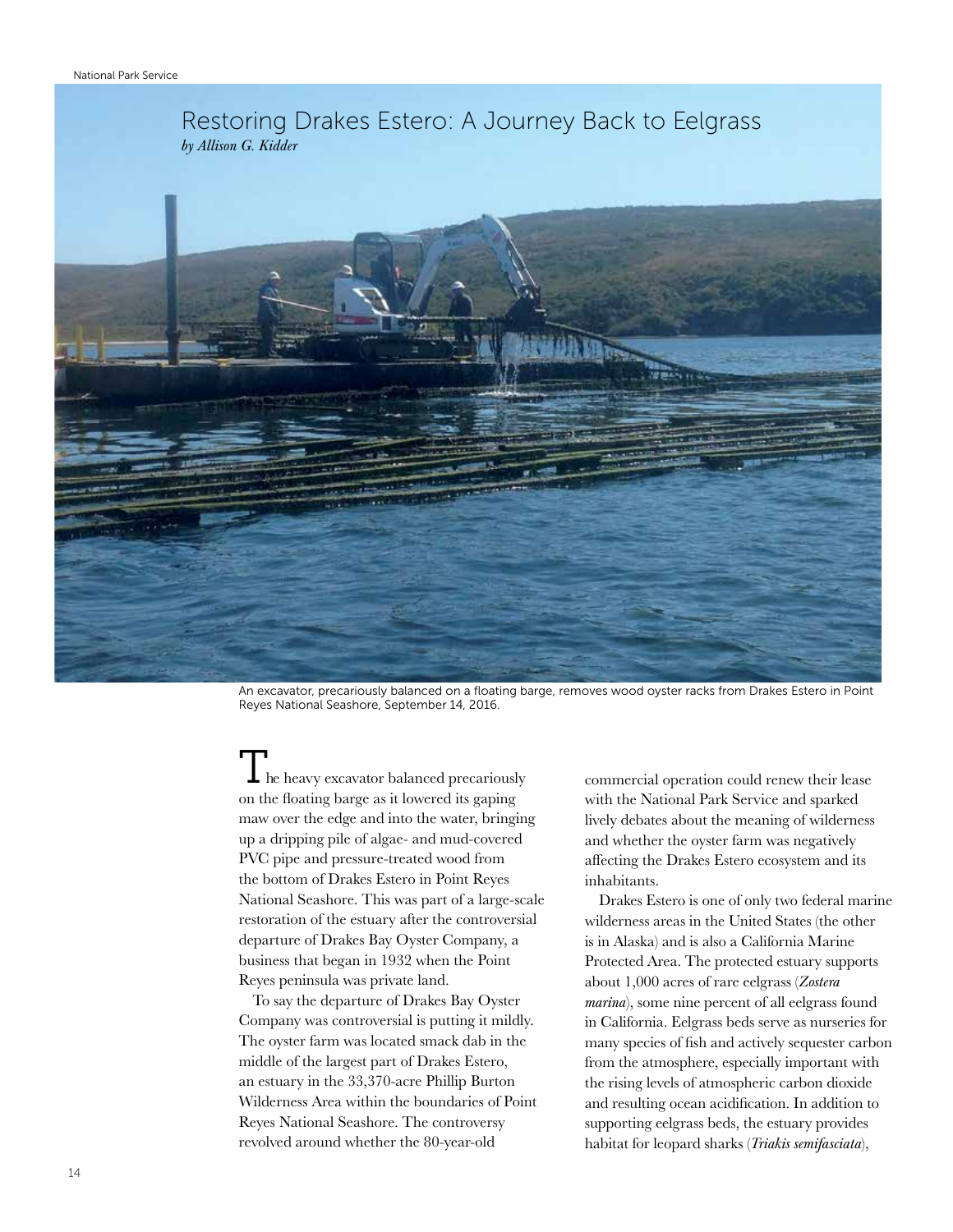MANZANITA *Volume 23, Numbers 2 & 3, 2019*

coho salmon (*Oncorhynchus kisutch*), tens of thousands of shorebirds and waterfowl, and harbor seals (*Phoca vitulina*) that haul out to give birth to 300–500 pups every year.

Drakes Bay Oyster Company began life as the Coast Oyster Company that raised non-native Pacific oysters (*Crassostrea gigas*), which were introduced from Japan by the United States Fisheries Service (precursor to the National Marine Fisheries Service) and the California Division of Fish and Game (precursor to California Department of Fish and Game) to help reinvigorate the lackluster west coast oyster industry.

A man named Charley Johnson, who learned the oyster trade while employed by Coast Oyster Company, bought the company in 1957 and renamed it Johnson Oyster Company. Eventually he negotiated with the National Park Service for a 40-year lease and permits to continue growing and harvesting oysters and maintaining its packing facilities in Drakes Estero. His son Tom eventually inherited the Johnson Oyster Company, but it was plagued by poor finances, government code violations, and a resulting cease and desist order from the state. Flummoxed, in 2005 Tom sold the company to Kevin Lunny, a nearby rancher within the park, with a solid reputation for wise land management on land his family had ranched for multiple generations. Mr. Lunny changed the name to Drakes Bay Oyster Company and promised to improve the oyster farm operations and facilities to resolve the code violations, but the lease was still required to end in 2012.

Drakes Bay Oyster Company developed a large following and a thriving business and Mr. Lunny worked to renew the lease for another ten years to 2022. But the National Park Service had its hands tied: Drakes Estero comprised most of the 8,003 acres designated by the United States Congress as potential wilderness, a portion of the Phillip Burton Wilderness area that would become wilderness once non-conforming uses (such as commercial operations) were removed. The United States Congress expected the National Park Service to eventually designate Drakes Estero as wilderness, therefore renewing the oyster farm's lease was not legal. Even so, because of the raging debate, the National Park Service initiated an environmental review of the lease renewal and received more than 4,000 comments during the seven-week initial



These two photos show an area of Drakes Estero where rectangular oyster racks were removed. The top photo was taken shortly after rack removal and the bottom photo is the same area one year later. The eelgrass has already begun repopulating the vacated floor of Drakes Estero. Thomas W. Bell photos



comment period during fall of 2010. The renew versus not-renew controversy had passionate supporters on both sides, oftentimes forcing a division between both the environmental and the organic sustainable food communities, but ultimately the government decided to not renew the oyster farm's lease. Once the farm ceased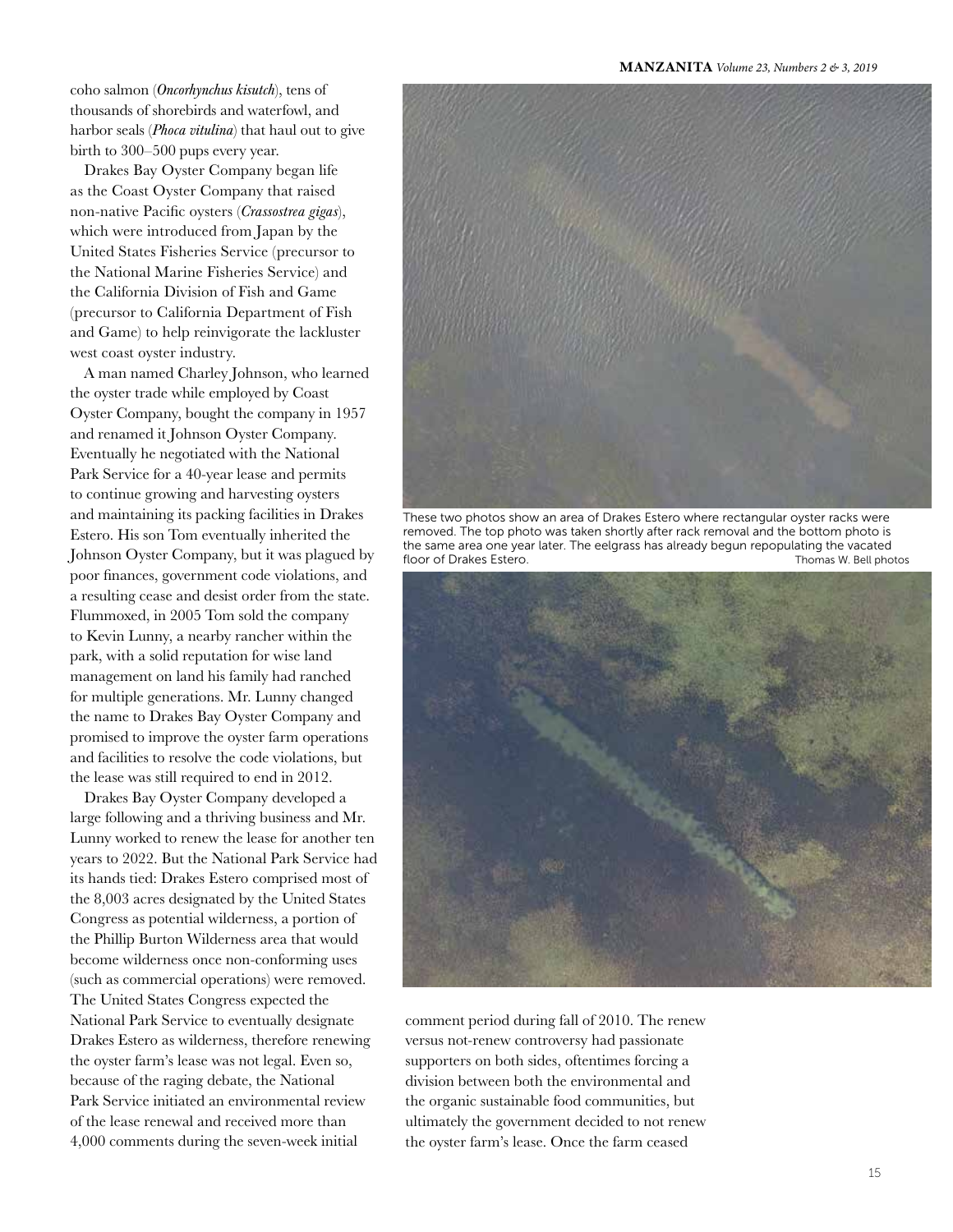

Tom Bell, of Earth Research Institute at University of California Santa Barbara, flies a drone over Drakes Estero in Point Reyes National Seashore to document changes in eelgrass coverage after the removal of oyster racks.

operations and departed the site in December 2014, the Drakes Estero was ripe for a largescale restoration project.

The goal of the \$4 million restoration project was pretty straightforward; remove the buildings and facilities from the shoreline and remove oyster racks and debris from the water in order to increase eelgrass cover, reduce invasive species, and help restore ecosystem processes, such as nutrient and tidal flows through the estuary. By the time the ten month restoration project was completed, in November 2017, more than five miles of pressure-treated wood from 95 oyster racks, 1.5 acres of plastic mesh that were buried in sediment beneath the oyster racks to prevent the oysters from burrowing, and over 1,300

tons of plastic debris, PVC pipe, metal rebar, cement blocks, and shell debris were removed from the estuary. Excavators perched on floating barges removed about 7,000 wooden posts buried five feet deep in the mud and retrieved debris from the bottom where there was no eelgrass. Divers removed the rest by hand in areas where eelgrass was growing.

The removal of the all the debris is obviously good for the estuary, but is the restoration considered a success ecologically? Like any restoration project, the budget for the project included monitoring, and much of that part of the project is still in the early stages so it's a bit too early to know. Monitoring harbor seal and bird populations can readily be accomplished using binoculars and spotting scopes, but how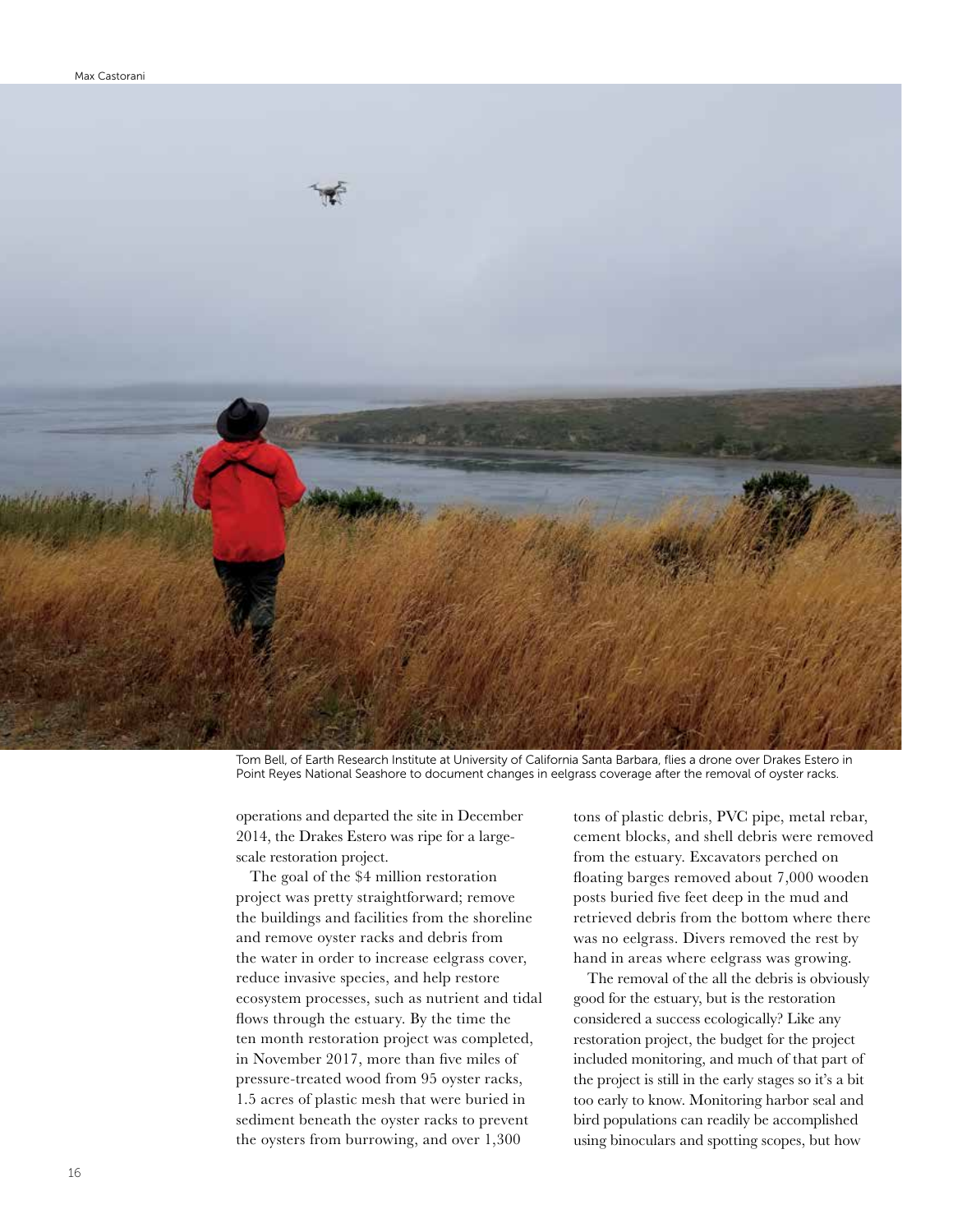does one monitor increases in the cover of eelgrass beds without disturbing the bottom full of fragile roots and shoots? Use drones!

Although flying "unmanned aircraft systems" by hobbyists is generally not allowed in national parks, the National Park Service allows researchers to apply for special permits to use drones in their research to monitor large areas of hard-to-reach terrain using various kinds of aerial imagery. The requirements to fly drones in national parks are many, and include an extensive permitting process and many signatures of approval, as well as a current drone-flying license with the Federal Aviation Administration.

Researchers Max Castorani of University of Virginia and Tom Bell of University of California Santa Barbara's Earth Research Institute are working (NPS Permit PORE-2018-SCI-0005) to capture post-restoration

aerial imagery of Drakes Estero using a threepound, four-propeller DJI Phantom 4 Pro drone. They flew several sets of flights over the restoration area during 2017 and 2018 and will complete at least one set of flights in 2019 with the goal of photographing the entire Estero once per year, and individual bays within the Estero two or three times per summer, one square kilometer at a time.

As long as the sun angle and tide and wind conditions cooperate, their imagery allows them to look at eelgrass recolonization into the restoration areas and document how the eelgrass populations change between years and within years. Making use of the fact that eelgrass reflects light differently and is more structurally complex than nearby wet sand and water, the researchers have just begun a painstaking pixel-by-pixel analysis of their images in order to develop a computer algorithm that will

Aerial view of Drakes Estero, February 12, 2015. Abbotts Lagoon is just left of upper center of photo. Bobbi Simpson/National Park Service